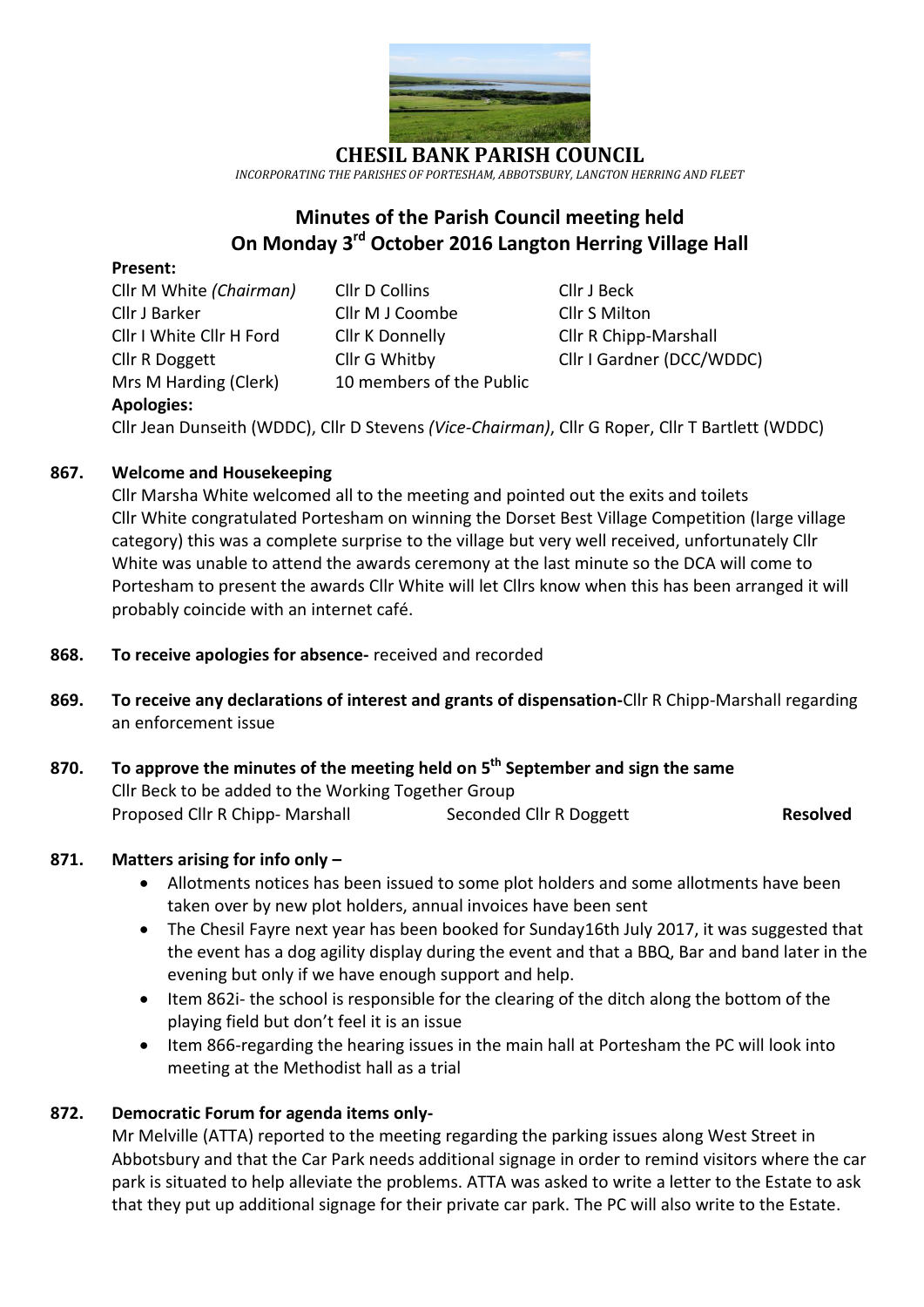*INCORPORATING THE PARISHES OF PORTESHAM, ABBOTSBURY, LANGTON HERRING AND FLEET*

#### **873. Finance**

#### **i. To consider receipts and payments**

The full payments list and finance report was previously circulated to Council members, all payments have been authorised and paid in line with the necessary internal controls and contracts

| <b>Receipts</b>               |                                   |         |
|-------------------------------|-----------------------------------|---------|
| Internet Cafe                 | <b>Takings</b>                    | 27.00   |
| Commonwealth War Grave        | <b>Burial income</b>              | 20.00   |
| Sportarm                      | Chesil Fayre                      | 25.00   |
| <b>WDDC</b>                   | Precept                           | 9500.00 |
|                               |                                   |         |
| <b>Payments</b>               |                                   |         |
| <b>HMRC</b>                   | <b>PAYE</b>                       | 17.09   |
| <b>Wessex Ground Services</b> | Playing field and Allotments      | 81.50   |
| <b>DAPTC</b>                  | <b>Clerks Seminar-shared cost</b> | 13.50   |
| <b>Sinclair Electrical</b>    | LH defib                          | 243.00  |
| Portesham VH                  | Hall hire                         | 60.00   |
| Langton Herring VH            | Hall hire                         | 15.00   |
| <b>Wessex Water</b>           | Playing field standing charge     | 25.74   |

Proposed Cllr R Chipp-Marshall Seconded Cllr R Doggett **Resolved** Bank Balances as at the end of September 2016 **£35132.80**

#### **874. Working Group reports:**

- **i. Emergency Planning** the Emergency plan will be updated to include the location of the defibrillators, the Clerk and Cllr Beck will work on this for full Council to consider at the November meeting.
- **ii. Recreation-** the play area inspections have been completed for all 3 play areas in the parishes and a list of works will be prepared in order to comply with the report and keep the play areas in order.
- iii. **Budget** budget meeting set for the 19<sup>th</sup> October with the four Chairs MW/JC/DS and RD.

#### **875. To consider all planning applications in circulation**

**i. WD/D/16/001669-** 1 Front Street Portesham-Increase height of chimney stack and install flexible steel liner (Listed Building Consent)- **in circulation**.

Councillors were reminded to comment by electronic mail using "reply all" when applications require comment between meetings. Also it was requested that all current applications are read out when considered at meetings

#### **ii. To discuss any other planning applications/enforcements**

The Goalan Caravan certificate of lawfulness is still ongoing Works have been stopped at Trafalgar House pending further investigations.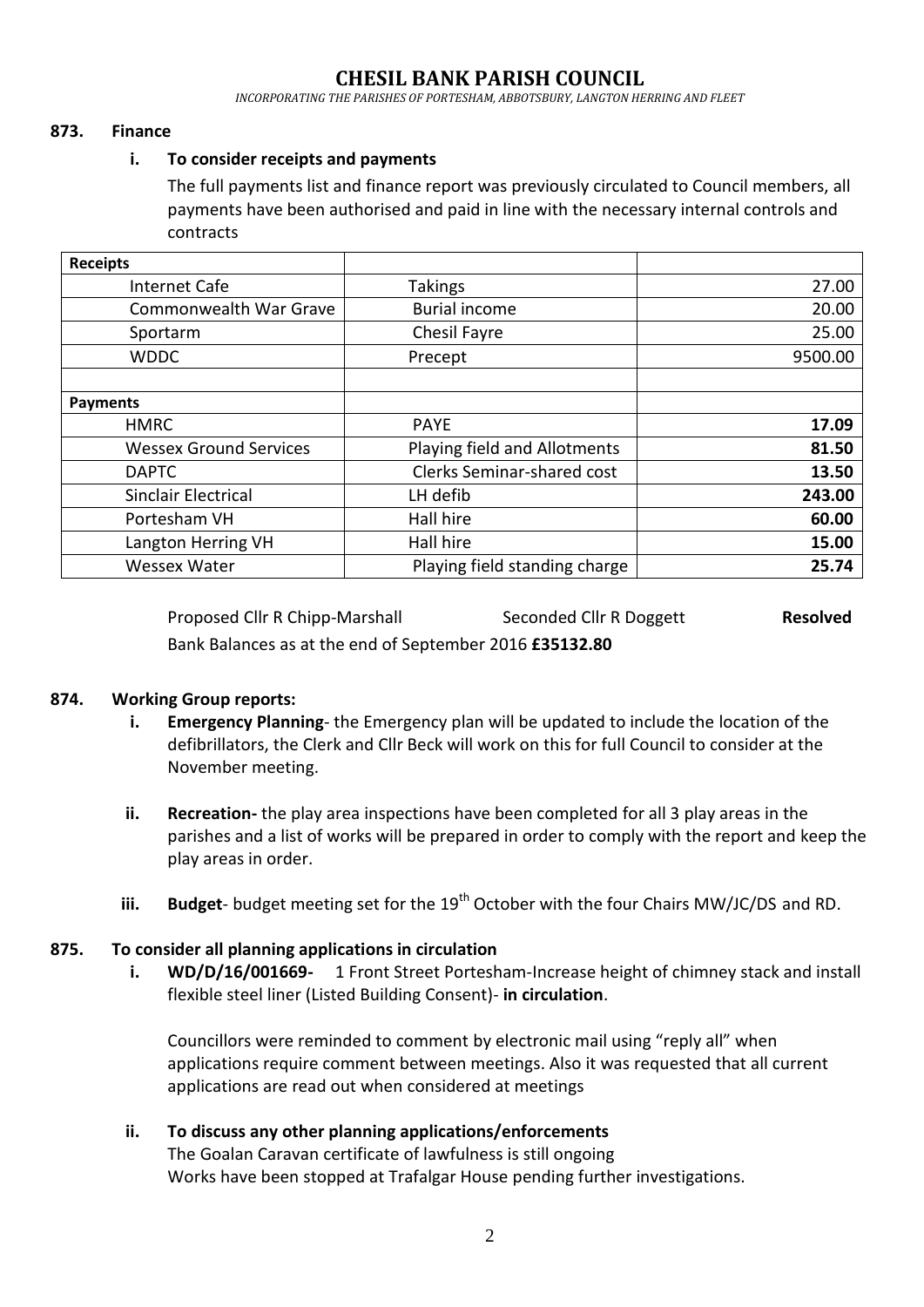*INCORPORATING THE PARISHES OF PORTESHAM, ABBOTSBURY, LANGTON HERRING AND FLEET*

#### **876. To receive any Highways issues**

- **i.** A working group meeting to be arranged for Monday 10<sup>th</sup> Oct to discuss the Highways Working together scheme. A request has been sent for a definitive list of verge cutting and gulley emptying for this meeting.
- **ii.** Simon Roberts community highways officer and a member of the team of the Working together scheme will attend the November meeting when the working together item is discussed.
- **iii.** A response was received to the request by the PC to increase the speed limit at points along the B3157, Highways have looked and surveyed the request but have decided not to increase to the national speed limit, as this may cause driver confusion, Cllr raised the issues of the overtaking issues along the route as was the comment from our County Councillor. An offer to meet to further discuss this was voted upon so the officer concerned will attend the November meeting.
- **iv.** The Burned out car to be reported on Abbotsbury Hill
- **v.** The car being parked outside the shop in Portesham is causing an issue for through traffic especially when the X53 stops on both side of the road creating a visibility issue, Cllr White offered to speak to the owner of the vehicle.
- **vi.** The debris coming off the track to manor dairy was reported directly to the Highways officer but the clerk will check the progress
- vii. The B3157 is to be closed from 9-4pm from the 10<sup>th</sup> October for a week whilst carriageway works are carried out.

#### **877. To consider a report of RoW issues in the Parishes**

**i.** Cllr White hopes to meet with David Ackerley regarding the stone walls and verges in the parish which are the responsibility of Countryside not Highways, also a meeting is to be held with Mr Stirling regarding the management of the lane around Hardy's monument. Cllr Whitby will also attend.

#### **878. Reports from the Parishes**

- **ii.** Abbotsbury: The overhanging vegetation on to the footpath along Rodden row was reported and the sunken drain along West Street has also been reported.
- **i. Portesham:** At the Portesham Parish meeting on 17<sup>th</sup> October the white gates and the new gates proposed by the Portesham Volunteers will be discussed as there are issues with the gates on the edge of the highway and potentially blocking the footway. The winning of the Best Village competition was a lovely surprise and the judges enjoyed the ambience of the village, unfortunately Marsha and Geoffrey couldn't attend the ceremony so the award will be made to the village at one of the internet cafes. Paint is being investigated for the Phone Box in Portesham, donations of books are coming in and shelving is being looked into. It has been noticed that some contractors are not fulfilling their contracts; Cllr White will deal with this.
- ii. Langton Herring: The LH parish meeting is due to be held on Weds 12<sup>th</sup> October. Quotes are being gathered for repainting of the swings in the play area, the defib cabinet and lighting has been installed and training will be arranged with Ray and Janice
- **iii. Fleet:** Clerk was asked if there is any further news on the Fleet castle enforcement and Cllr M White asked if there has been any action on the wobbly grave at the Old Fleet Church.